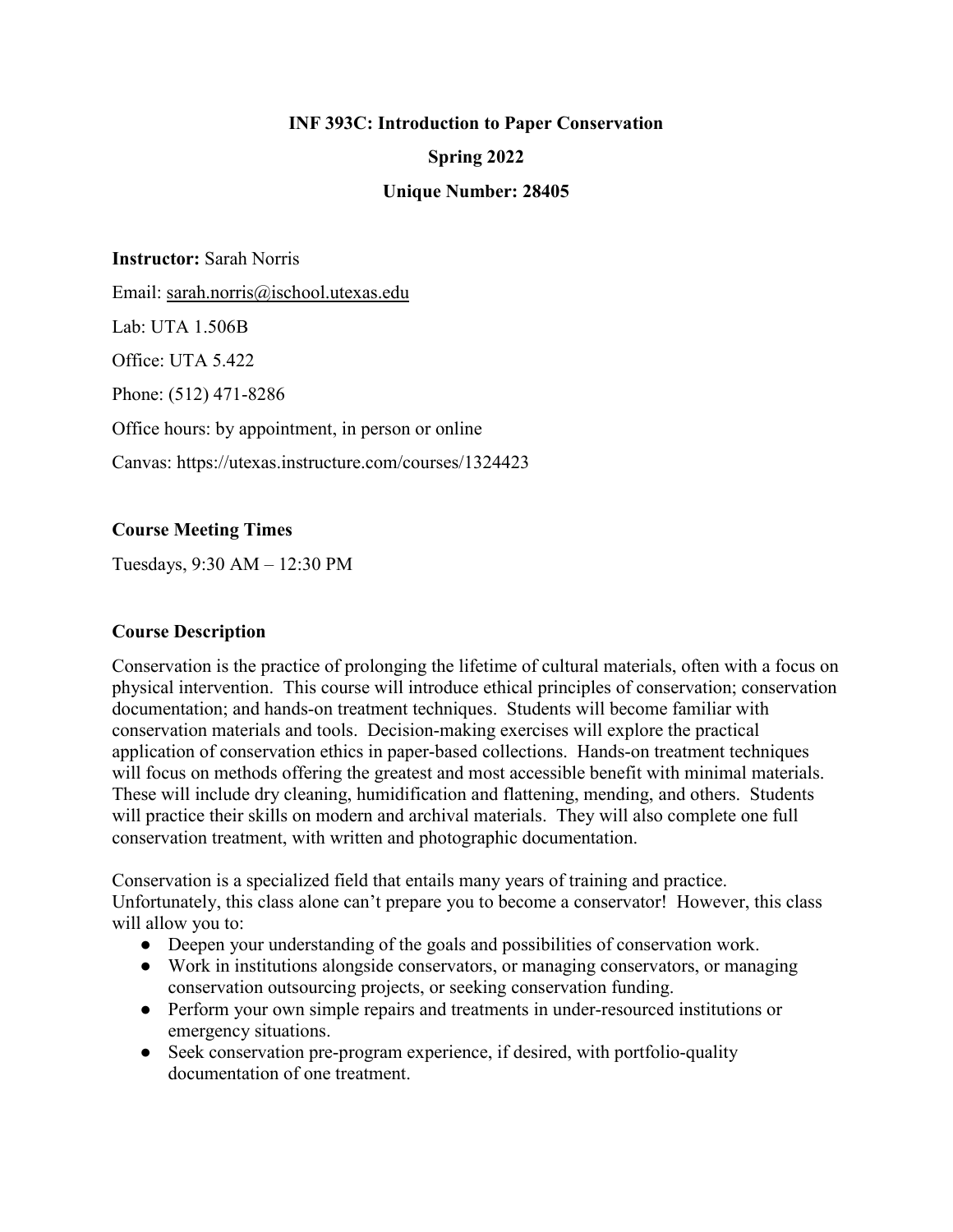## **Learning Objectives**

By the end of this course, students should be able to:

- Practice basic lab protocol
- Become familiar with conservation materials and tools
- Understand conservation ethical tenets and philosophical dilemmas
- Engage in treatment decision making
- Create written and photographic treatment documentation
- Build customized item enclosures
- Practice hands-on treatment skills, such as dry cleaning, humidification and flattening, and mending

### **Course Requirements**

There are no prerequisites for this class. Students are expected to attend all classes and complete all reading assignments before each class meeting. Hands-on assignments will need to be completed in the Paper Lab (1.506B) (see Lab Use.)

### **Lab Use**

Students will have key card access to 1.506 (lab anteroom) at all times UTA is open. Please use this room respectfully. It is recommended as a quiet place to read, study, or hold small meetings. Please do not remove reading materials from the room.

Students may use the Paper Lab (1.506B) to practice treatment skills and complete hands-on assignments during lab hours. A lab hours schedule will be established in class. The lab has equipment, microscopes, and tools. Students may use these with the explicit permission and training from the instructor.

#### **Tools and Materials**

Students will be provided with a tool kit for use during the semester. The tool kit must be left in good condition at the end of the semester. Treatments will be performed on a variety of collection and non-collection materials. Most materials will be provided by the instructor, but students are welcome to bring in materials from their personal collections to augment class assignments. Students may be responsible to supply some materials, such as small books for enclosures.

### **Lab Rules**

Labs can pose physical and chemical dangers. For the safety of yourself, your classmates, and the collections materials, please observe the following rules:

- No food or drink is allowed in the lab.
- Do not touch your face, especially your eyes, while working in a lab.
- Do not put your hands in your mouth when working in a lab.
- Closed-toed shoes must be worn at all times.
- No high heels.
- Shorts are discouraged.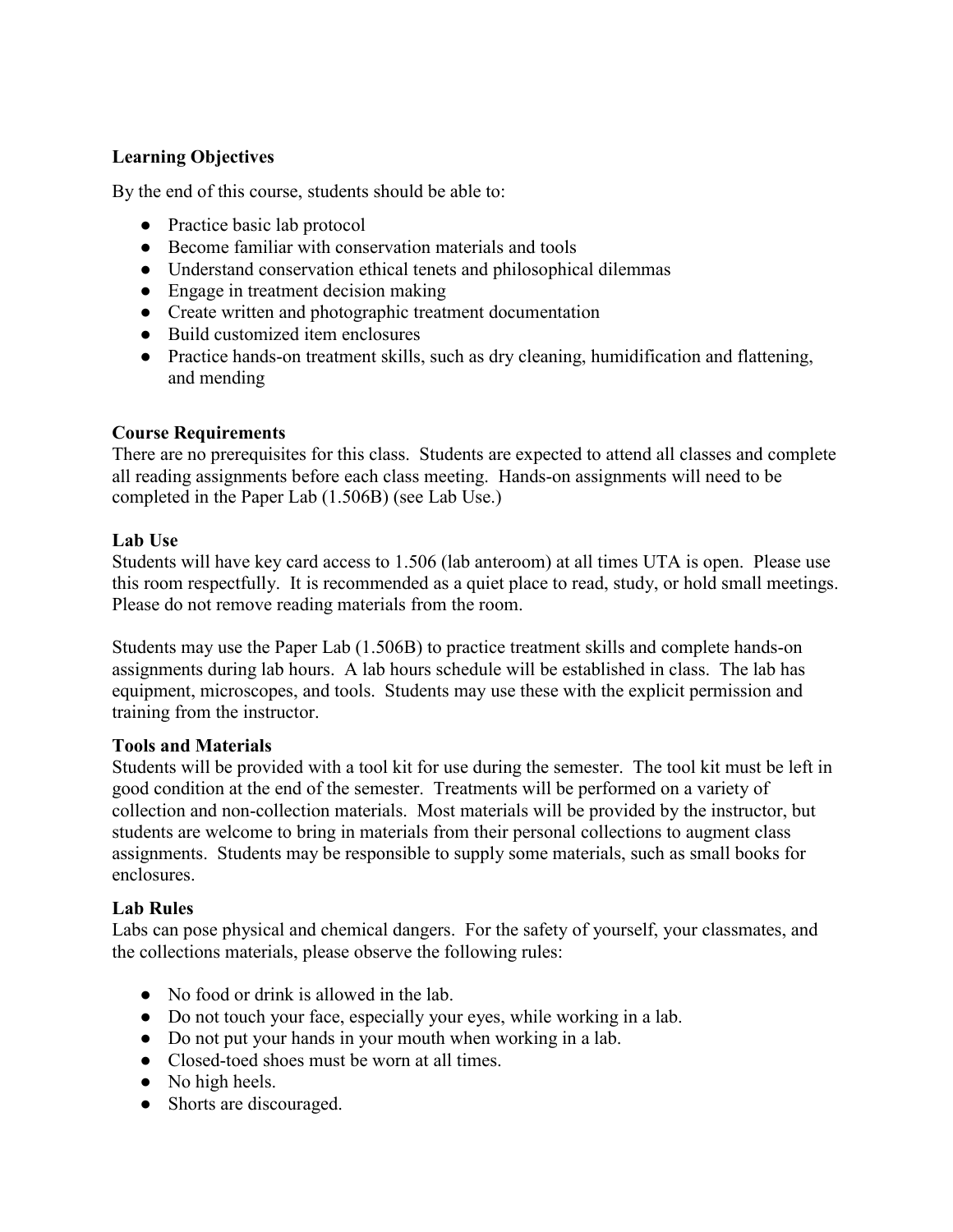- Small children are not allowed in labs. Older, well-behaved, supervised children are allowed to visit for tours.
- Personal protective equipment must be worn as appropriate.
- Eye protection must be worn when working with power tools. Failure to adhere to this rule will result in an F for the course.
- Loose clothing and long hair must be tied back when working with power tools or blades.
- Do not use any equipment unless you have been properly trained and have received permission.
- The first aid kit is on top of the flat files to the right of the utility sink in the paper lab. It has band-aids.
- Eyewash stations are mounted on the utility sinks in the paper and book labs. They are flushed weekly.
- Emergency showers are located near the utility sinks in both labs.
- Do not open any cabinet or drawer unless you have been given permission.
- Do not borrow tools without permission.
- All tools must be cleaned and all materials put away before leaving the lab area.
- The lab should be cleaner when you leave it than it was when you arrived. You may not have made the mess, but you are responsible as part of your class team for keeping the labs clean.
- Please use pencil, not pen, for writing and note-taking. (Just like you would in a special collections reading room.)

### **Assignments**

Please submit assignments via Canvas unless otherwise instructed. All assignments are due by the beginning of class on the due date. If you have a legitimate reason for an assignment to be late, please discuss with me as early as possible.

### *OH 201 Lab Safety course* (10 pts)

Assigned Week 1; due Week 2.

This course is required of students and staff working in UT labs. View OH 201 online at <https://ehs.utexas.edu/training/training-courses.php>If prompted for self-registration, visit: [https://utexas.csod.com/selfreg/register.aspx?c=ehs\\_01](https://utexas.csod.com/selfreg/register.aspx?c=ehs_01) Please submit a screen shot of your completion screen on Canvas.

## *Treatment Proposal* (10 pts)

### Assigned Week 4; due Week 5.

The treatment proposal is the first section of your treatment report. Include title and identifying information for your item; item description; item condition; treatment objectives; treatment proposal; and proposed testing, if needed. See "Treatment Proposal Guidelines" in the Files section of Canvas, as well as Week 4 readings and discussion, for further details.

### *Before Treatment Photodocumentation* (20 pts)

Assigned Week 5; due Week 7 (or as scheduling allows.)

Before treatment photodocumentation visually documents the condition of your item before treatment. This is the reference by which you will evaluate whether your work creates the intended (and only the intended) impact. These photographs may also be examined by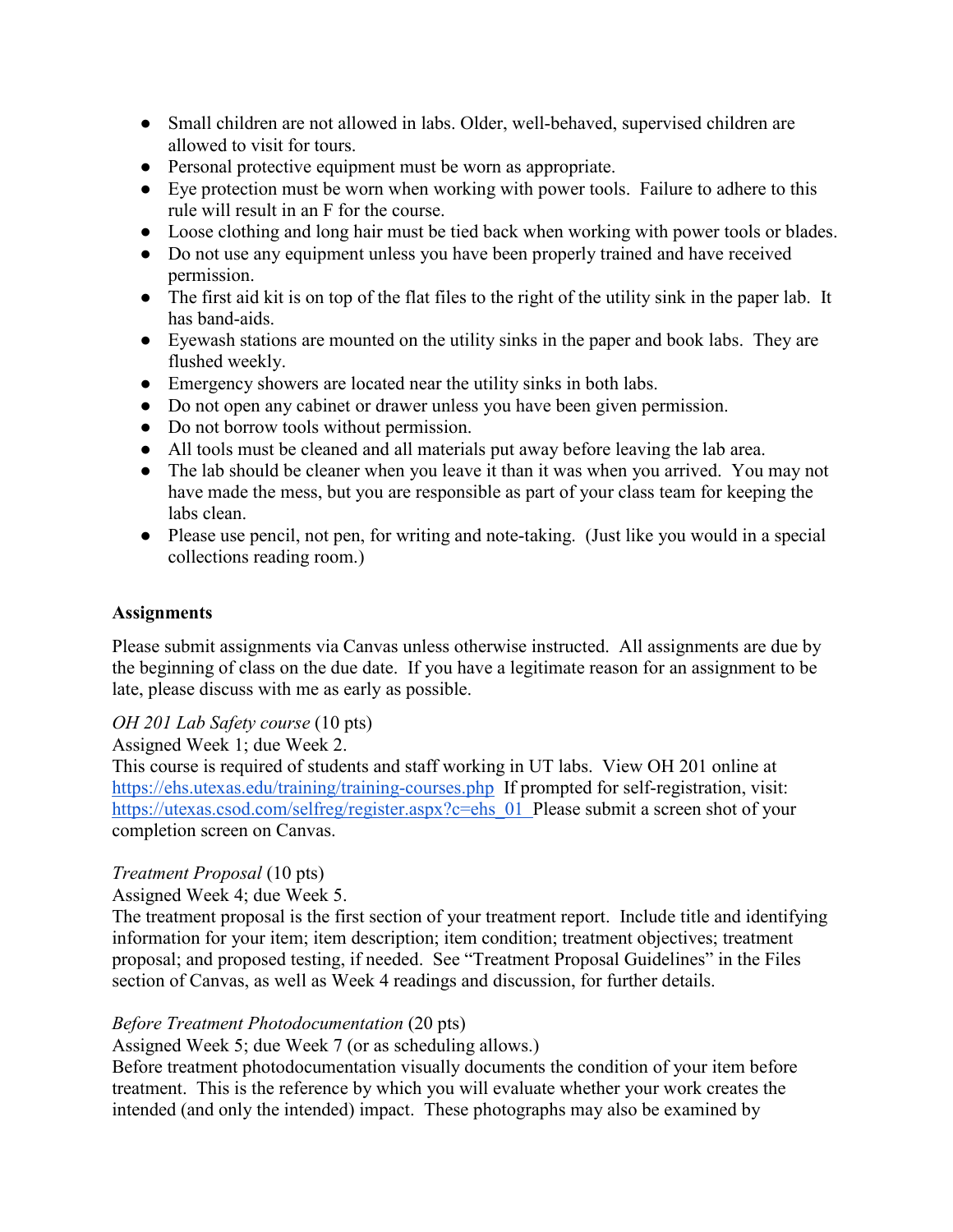collections managers and patrons to understand an item's previous condition. Photos will be evaluated for clarity and completeness in their depiction of condition issues.

Please use UT Box to submit .jpgs at the highest resolution you can reasonably achieve, and save any source files you may create. (Typically, we would shoot .tiff, .raw, or .nef and save access copies as .jpg. You may simply shoot .jpg if you anticipate file management challenges on your computer.) Suggested shots include (approx. 10-12): 1 recto, spectral light; 1 verso, spectral light; 3-4 detail shots, spectral light; 1 recto, raking light; 1 verso, raking light; any needed detail shots, raking light; 1 recto, transmitted light. See "Before Treatment Photodocumentation Guidelines" in the Files section of Canvas for further details.

### *Sink Mat* (20 pts)

Assigned Week 6; due Week 8.

Students will build a sink mat appropriate for long-term storage of a document or artwork with depth or dimensionality. In addition to modeling a useful housing structure, this assignment introduces conservation materials and hand skills. In your final submission, I will be looking for:

- clean, straight, square cuts
- flush alignment among boards
- supportive fit for the object neither too tight nor too loose, with no undue stress
- tidy workmanship no excess grime or graphite

See "Sink Mat Instructions – Intro to Paper Conservation" in the Files section of Canvas for further details.

### *Final Treatment Report* (20 pts)

Assigned Week 12; due last day of semester.

Building upon your treatment proposal and before treatment photodocumentation, this report serves as the full document of your work on your treatment item. New material in this assignment includes any testing required, treatment description, treatment assessment, during treatment photography, and after treatment photography. Please ensure your final treatment report displays your command of conservation terminology and technical writing skills, and addresses revisions from previous versions. See Final Treatment Report Guidelines in the Files section of Canvas for further details.

### *Participation* (20 pts)

Assigned Week 1; concluded last day of class.

Students are responsible for participating in class discussions and engaging in hands-on practice. Students should initiate discussions to clarify technical skills and should make efforts to learn from the experiences of fellow classmates working on different physical materials. Included in your participation grade are: demonstrated attention to and improvement in your treatment skills; the condition of your tool kit at semester's end; substantive contribution to class discussion; and your preparation and participation in our Journal Club, Week 13.

### **Evaluation**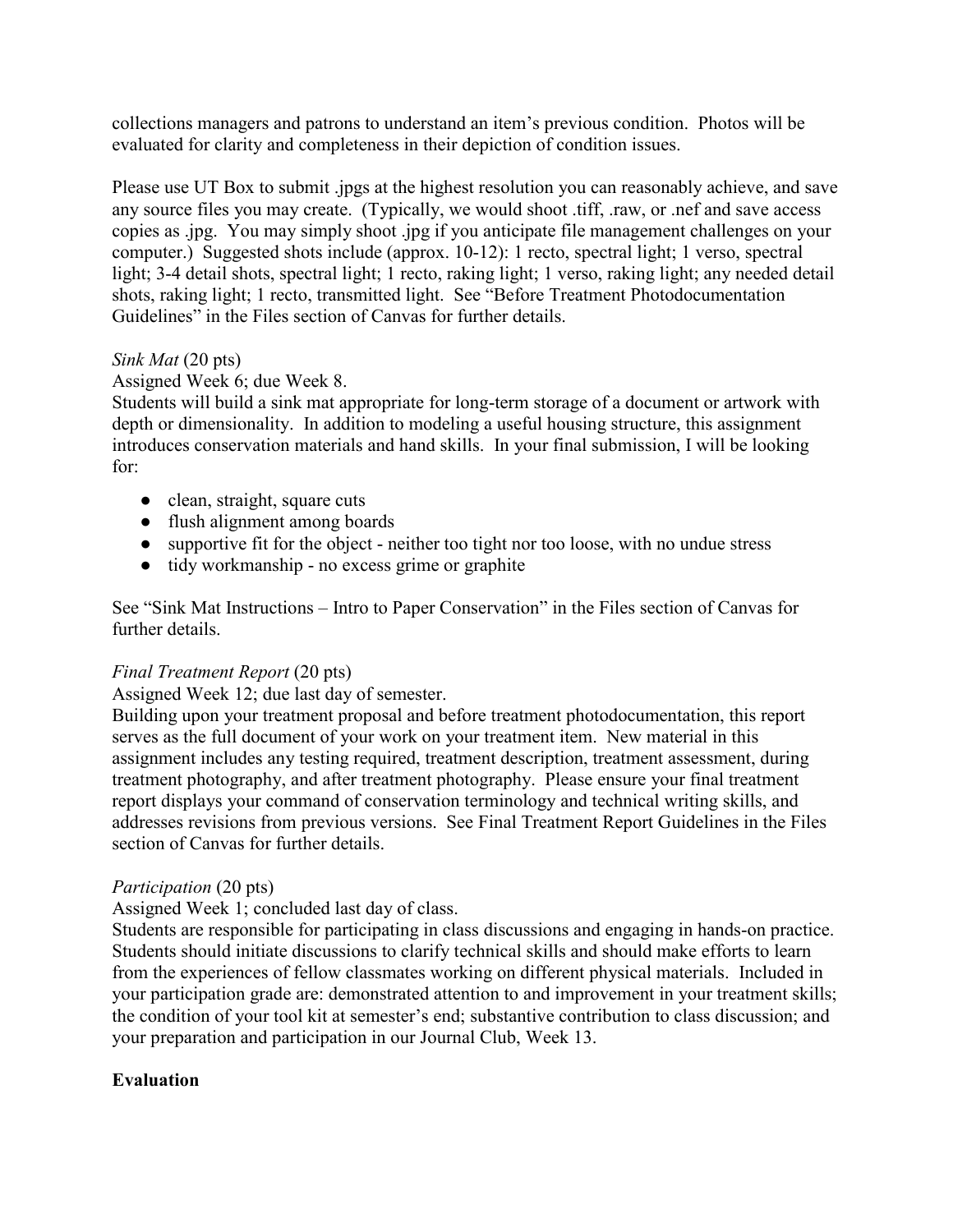I will use the following schedule as the basis for calculating grades:  $A=95-100$ ,  $A=-90-95$ ,  $B+$  $= 85 - 90$ , B=80- $< 85$ , B=75- $< 80$ , C+=70- $< 75$ , C=65- $< 70$ , C-=60- $< 65$ , F= $< 60$ . Grades will be reduced by 2 points for every day they are late unless prior arrangements have been made.

Conservation documentation employs a concise, passive style of writing. This style has commonalities with technical writing and with lab reports in science classes. If you would like guidance on writing skills, please contact the [University Writing Center.](https://uwc.utexas.edu/)

A few writing tips specific to this class:

- Write in a formal style appropriate for permanent documentation of your work.
- Use passive voice in treatment documentation. Please note that passive voice employs complete sentences, not sentence fragments. Ex:
	- o "The document was mended with wheat starch paste." (passive voice, complete sentence)
	- o "Mended with wheat starch paste." (sentence fragment created by simply omitting "I" from an active-voice complete sentence.)
- Describe physical materials and treatment details concisely and accurately. Refer to the guidelines and examples we'll study in this course.
- Use fewer words whenever possible.
- Use [APA Guidelines](https://owl.purdue.edu/owl/research_and_citation/apa_style/apa_formatting_and_style_guide/in_text_citations_the_basics.html) for in-text citations and a reference lists.
- Use double spacing.
- Title submitted files as follows: "(Last Name) (Assignment Title.)"

## **Required Readings**

There are no required texts for this class. Readings are available on Canvas or online.

### **Announcements**

## **University of Texas Honor Code**

Every student is expected to abide by The University of Texas Honor Code, which should be read and understood before taking any class. It can be found here: <http://www.engr.utexas.edu/undergraduate/forms/462-university-of-texas-honor-code>

## **Policy on Academic Integrity**

Plagiarism will not be tolerated. You may fail the course, and/or be dismissed from the School of Information and/or the University if you are found plagiarizing. UT has a tutorial describing plagiarism here:<http://www.lib.utexas.edu/services/instruction/learningmodules/plagiarism/>

### **Documented Disability Statement**

A student with a documented disability who requires academic accommodations should contact Services for Students with Disabilities at 512-471-6259 (voice) or 512-232-2937 (video phone) or<http://diversity.utexas.edu/disability/> Please let me know about anything that will help you succeed.

## **Official Class Correspondence**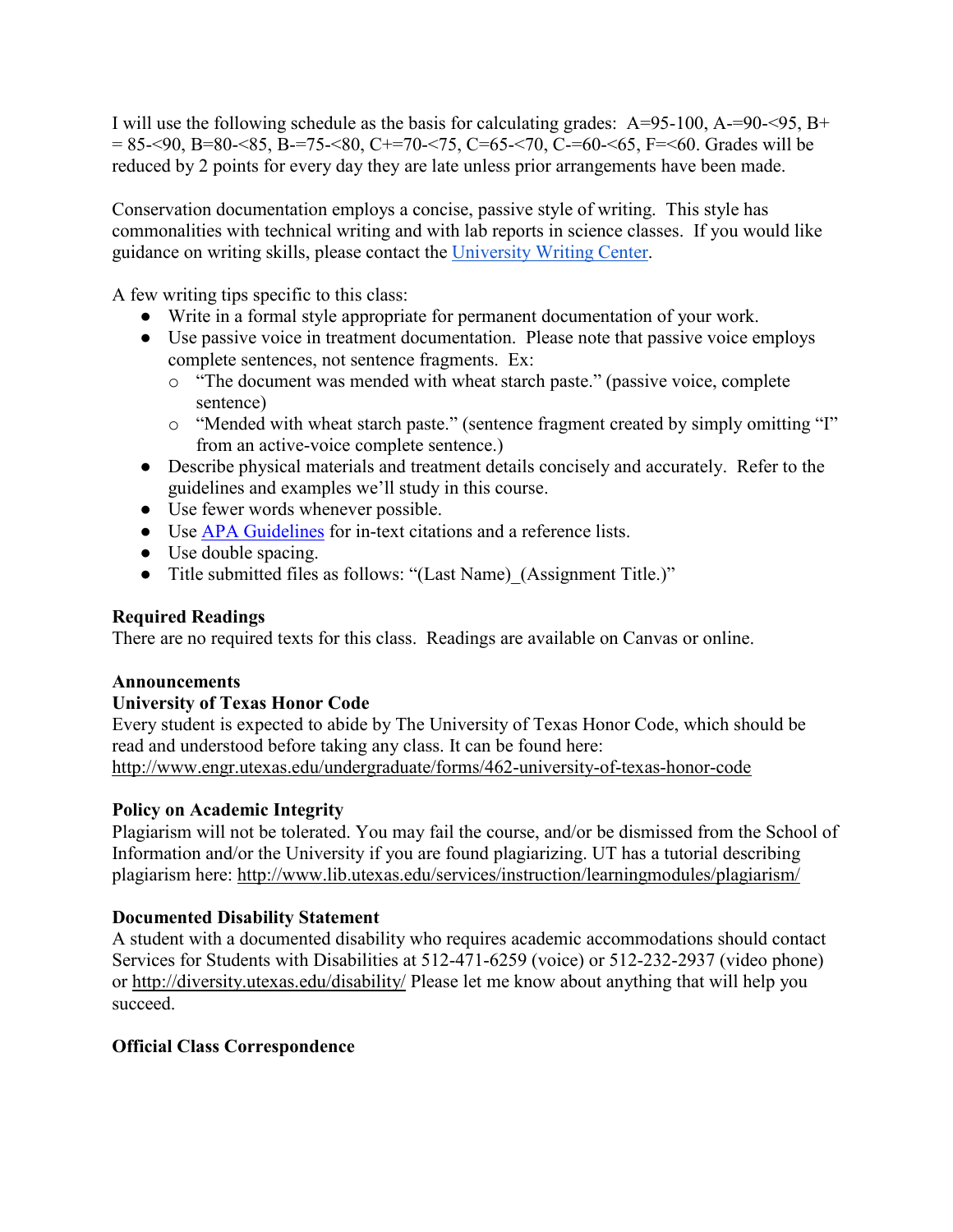E-mail is recognized as an official mode of University correspondence. Please maintain ongoing, current familiarity with class communications via email, and contact me for any needed clarification.

Additionally, our class uses Canvas to host readings, post announcements, submit assignments, and return grades. You are welcome to message me directly through this platform.

#### **Land Acknowledgement**

We acknowledge that the iSchool sits on indigenous land. The Tonkawa lived in central Texas, and the Comanche and Apache moved through this area. Today, various indigenous peoples from all over the globe visit Austin and/or call it home. We are grateful to be able to study and learn here. The following map can help identify the indigenous peoples of the lands on which you study, live, or grew up: https://native-land.ca/

### **Religious Holy Days**

You must notify me at least 14 days in advance of any absence or accommodation for a religious holy day. We will determine an appropriate substitute on a case by case basis.

### **Title IX Reporting**

Beginning January 1, 2020, Texas Senate Bill 212 requires all employees of Texas universities, including faculty, report any information to the Title IX Office regarding sexual harassment, sexual assault, dating violence and stalking that is disclosed to them. Texas law requires that all employees who witness or receive any information of this type (including, but not limited to, writing assignments, class discussions, or one-on-one conversations) must be reported. If you would like to speak with someone who can provide support or remedies without making an official report to the university, please email advocate@austin.utexas.edu. For more information about reporting options and resources, visit http://www.titleix.utexas.edu/, contact the Title IX Office via email at titleix@austin.utexas.edu, or call 512-471-0419.

#### **Class Recordings**

Online class sessions will be recorded in Zoom. Class recordings are reserved only for the use of members of this class (students and the instructor) and only for educational purposes. Recordings should not be shared outside the class in any form. Violation of this restriction could lead to student misconduct proceedings.

#### **Sharing of Course Materials is Prohibited**

No materials used in this class may be shared online or with anyone outside of the class unless you have my explicit, written permission. Such materials include, but are not limited to: lecture hand-outs, videos, assessments, in-class materials, review sheets, and additional problem sets. Unauthorized sharing of materials is a violation of the University's Student Honor Code and an act of academic dishonesty. If you post materials on sharing websites, or otherwise share without authorization, you may be reported to Student Conduct and Academic Integrity in the Office of the Dean of Students. These reports can result in academic sanctions, including failure in the course.

### **Classroom Safety and COVID**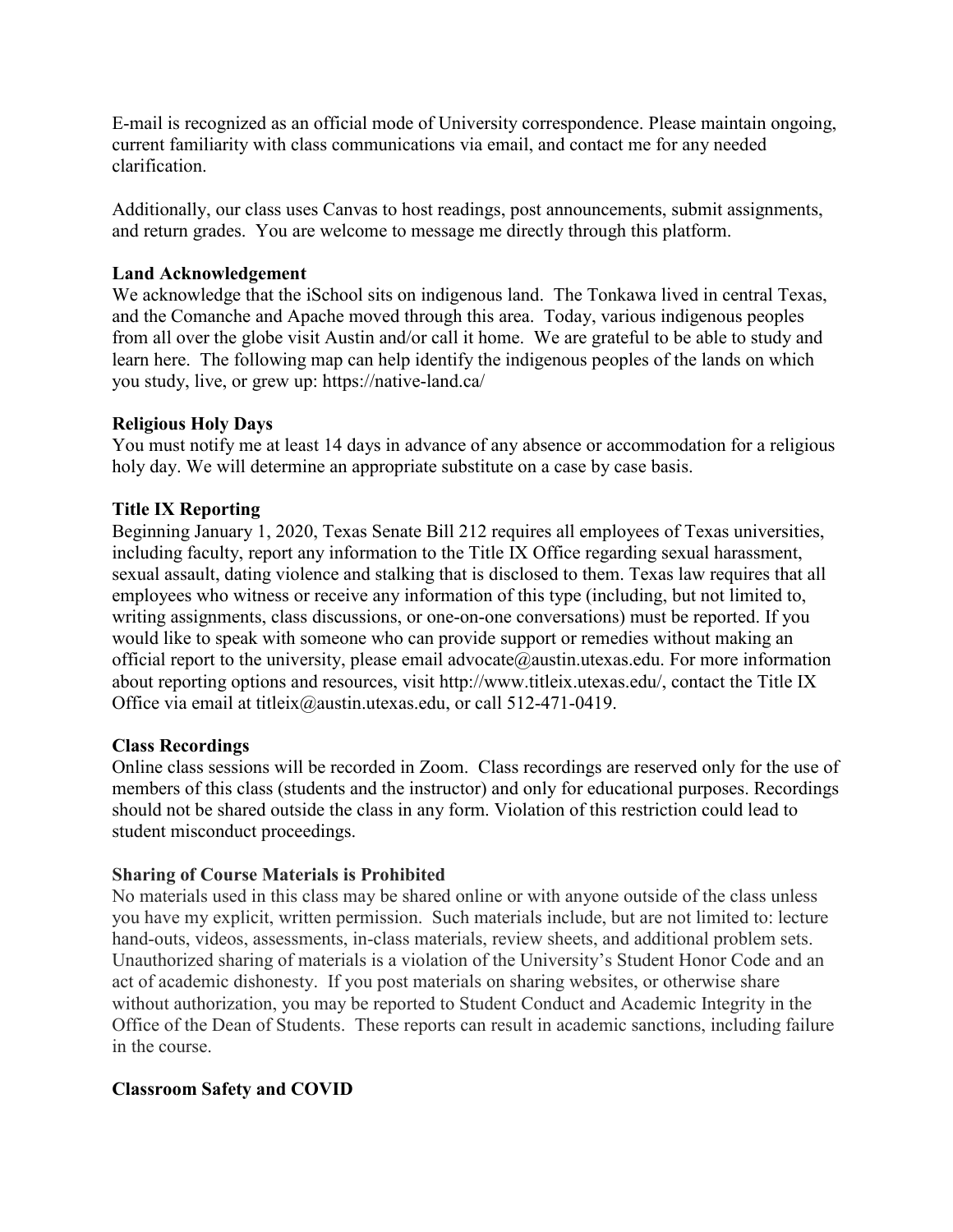To help preserve our in-person learning environment, the university recommends the following.

- **Pre-Semester Testing:** For the safety of our community, the university requests that all students coming to campus for the spring semester receive a [viral test](https://t.e2ma.net/click/jxvx3f/7bjgtqs/j16cicb) within 72 hours (3 days) prior to returning to campus or the surrounding community for in-person social activities, events, or classes.
- **Masking Recommended:** We continue to recommend wearing masks while indoors, regardless of vaccination status.
- **Get Vaccinated and Boosted:** The best way to prevent getting the virus and spreading it to others is getting vaccinated or boosted if you are eligible. The university [offers](https://t.e2ma.net/click/7jh05f/7bjgtqs/nornjcb) free vaccinations at University Health Services, UT Health Austin, the Family Wellness Clinic, and rotating pop-up locations.
- **Proactive Community Testing:** Students are recommended to do routine testing with the [UT Proactive Community Testing \(PCT\)](https://t.e2ma.net/click/7jh05f/7bjgtqs/zxmnjcb) program throughout the semester.
- **What if I get sick? What if I am exposed?:** If you develop COVID symptoms or feel sick, stay home and contact the [University Health Services'](https://www.healthyhorns.utexas.edu/) Nurse Advice Line at 512- 475-6877 or the [Behavior Concerns and COVID-19 Advice Line](https://safety.utexas.edu/behavior-concerns-advice-line) (BCCAL) at 512-232- 5050. If you need to be absent from class, contact [Student Emergency Services](https://t.e2ma.net/click/l02i5z/dmu8psb/9yd5cm4) and they will notify your professors. If you test positive off campus, please self-report to [University Health Services.](https://healthyhorns.utexas.edu/coronavirus_self_report.html)
- **I'M SO CONFUSED!:** To understand what to do if you are sick or have been exposed, see this [chart.](https://healthyhorns.utexas.edu/coronavirus_exposure_action_chart.html) To ask your questions to a real person, contact [Behavior Concerns and](https://safety.utexas.edu/behavior-concerns-advice-line)  [COVID-19 Advice Line](https://safety.utexas.edu/behavior-concerns-advice-line) (BCCAL) at 512-232-5050.

### **Course Schedule** <https://registrar.utexas.edu/calendars/21-22>

# **Week 1: 1/18 (Please note: each week's readings must be completed before class for discussion during class.)**

### **Introduction**

- -Assign OH201 Lab Safety Course, due Week 2
- -Introduce class and syllabus
- -Establish lab hours for future assignments:<https://doodle.com/poll/m8wtsich5q5uvzkd>
- -Inspect tool kits and discuss usage and safety of included tools

### *Readings*

- Smithsonian National Air and Space Museum. "A Conservator's Tools." Accessed August 2020 at:<https://www.youtube.com/watch?v=bonOsv1i3Ns>
- The Metropolitan Museum of Art. "The Care and Handling of Library Collections." Accessed August 2020 at:<https://www.youtube.com/watch?v=0UnXsWudagQ>

Columbia University Libraries. "Care and Handling: Manuscripts." Accessed August 2020 at: <https://www.youtube.com/watch?v=hhXhc2fiekM>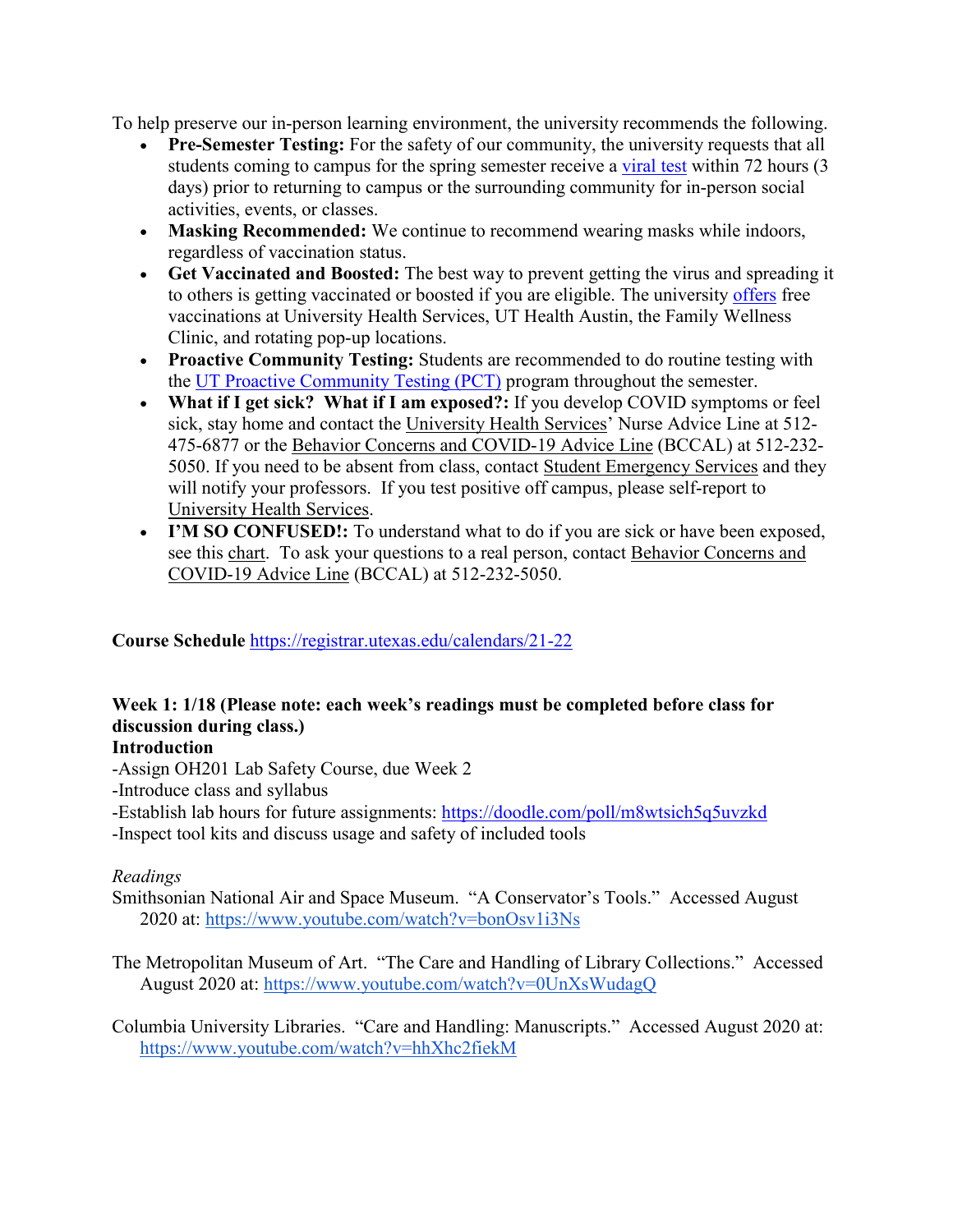The American Institute for Conservation. "Become a Conservator." Accessed August 2020 at: <https://www.culturalheritage.org/about-conservation/become-a-conservator>

#### **1/25: no class, jury duty**

#### **Week 2: 2/1**

#### *Assignment due: Complete OH 201 Lab Safety course*  **Historical Papers and Media; Item Description**

-Tour lab; become acquainted with lab safety and protocol

-Assign Treatment Proposal, due Week 5

-View examples of handmade and machine-made papers

-View examples of writing and printing inks

-View examples of basic print processes

-Introductory examination of students' items for treatment; begin drafting item description section of Treatment Proposal (due Week 5.)

#### *Readings*

- Baker, Cathleen. *From the Hand to the Machine: Nineteenth-century American Paper and Mediums: Technologies, Materials, and Conservation*. 2010: The Legacy Press. Chapter 3: Papermaking by Hand and Machine. Pp 34 - 65.
- Baker, Cathleen. *From the Hand to the Machine: Nineteenth-century American Paper and Mediums: Technologies, Materials, and Conservation*. 2010: The Legacy Press. Chapter 8: Writing and Drawing Mediums, and Decorated Papers. Pp 203 - 231.
- Ellis, Margaret Holben. *The Care of Prints and Drawings*. 2nd Edition, 2017: Rowman and Littlefield. Chapter 2: Conservation Problems Related to the Paper Support of Prints and Drawings. Pp. 23 - 64.
- Ellis, Margaret Holben. *The Care of Prints and Drawings*. 2nd Edition, 2017: Rowman and Littlefield. Chapter 4: Conservation Problems Related to the Materials and Techniques of Drawings. Pp. 87 - 110.
- Image Permanence Institute. *Graphics Atlas*. Viewed September 2020 at <http://www.graphicsatlas.org/>Select the "Identification" tab and focus especially on the prephotographic processes (intaglio, planographic, and relief.) Feel free to read more about the photomechanical and photographic processes of interest to you.

### **Week 3: 2/8 Philosophy and Decision Making; Treatment Objectives** -Reversibility -Minimal intervention -Restoration vs. conservation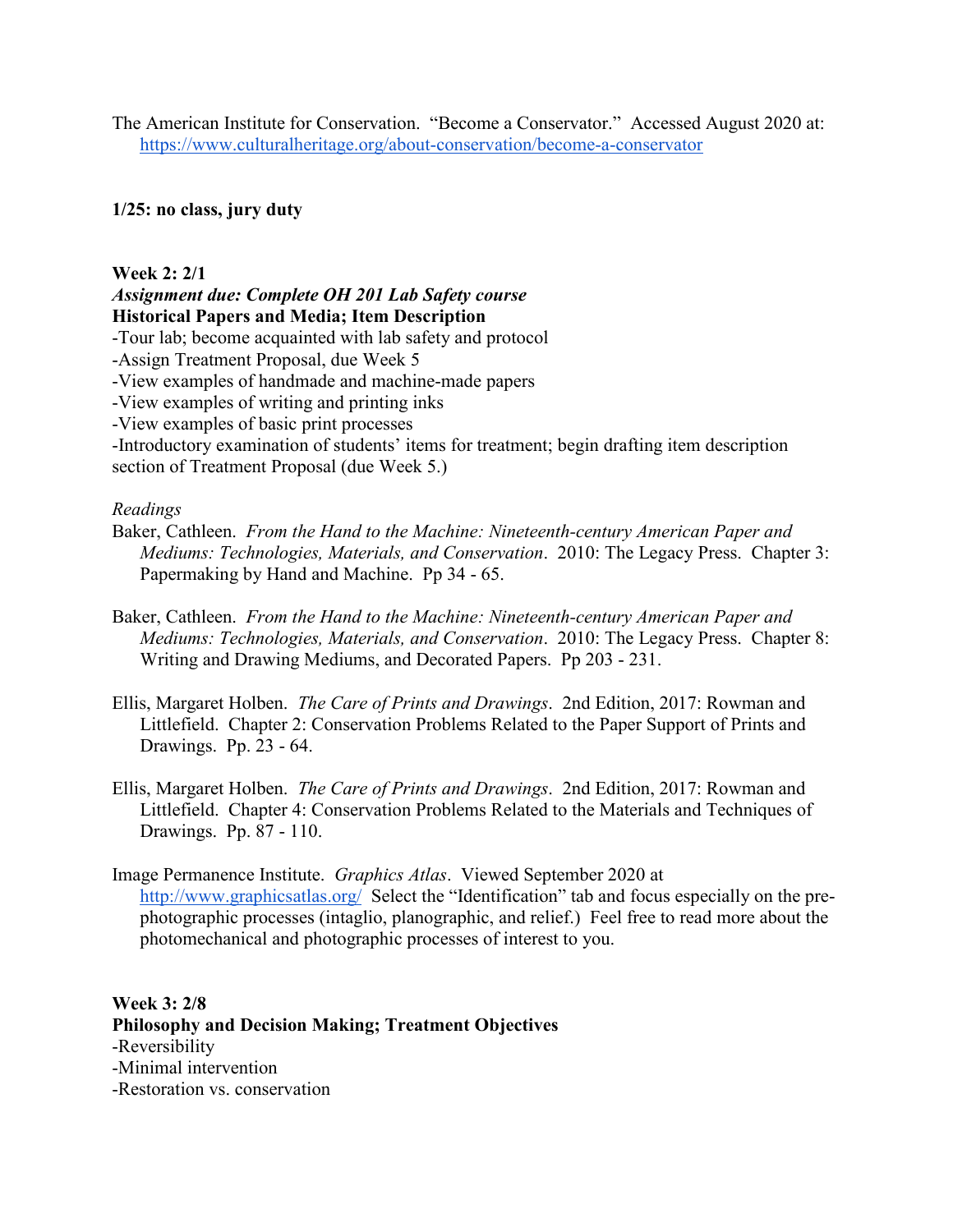-Case studies

-Brainstorm treatment objectives for students' items for treatment; begin drafting treatment objectives section of Treatment Proposal (due Week 5.)

### *Readings*

- American Institute for Conservation. *Code of Ethics and Guidelines for Practice*. Revised August 1994. See Canvas.
- American Institute for Conservation. *Commentaries to the Guidelines*. Revised September 2008. See Canvas.
- Muñoz Viñas, Salvador. *Contemporary Theory of Conservation / Salvador Muñoz-Viñas.* Elsevier Butterworth-Heinemann, 2005. Chapter 1: What Is Conservation?
- Muñoz Viñas, Salvador. *Contemporary Theory of Conservation / Salvador Muñoz-Viñas.* Elsevier Butterworth-Heinemann, 2005. Chapter 4: The Decline of Truth and Objectivity.
- Appelbaum, Barbara. *Conservation Treatment Methodology.* Amsterdam: Butterworth-Heinemann, 2007. Chapter 6: The Concept of the Ideal State. Pp 173-193.

### **Week 4: 2/15**

### **Written Documentation; Item Condition; Treatment Proposal**

- -Written documentation terminology and formats
- -Assessing deterioration and damage

-Students work in pairs on their treatment proposals (new sections this week: item condition and treatment proposal.)

-Assign Treatment Proposal (see Treatment Proposal Guidelines in Canvas.)

- van der Most, Peter et. al. *Archives Damage Atlas: A Tool for Assessing Damage*. The Netherlands: Metamorfoze, 2010. This will be our primary resource for condition assessment.
- Ash, N., Homolka, S., & Lussier, S. *Descriptive terminology for works of art on paper* (R. Wolcott, Ed.) Philadelphia Museum of Art, 2014. This is a reference source to refine your item description. Skim Parts 2 and 3, and Appendix 2, with special focus on applicability to your treatment item.
- American Institute for Conservation. "BPG Written Documentation." *AIC Wiki: A Collaborative Knowledge Resource*. Accessed September 2020 at: [https://www.conservation-wiki.com/wiki/BPG\\_Written\\_Documentation](https://www.conservation-wiki.com/wiki/BPG_Written_Documentation) You can refer to the "Content of Report" section for structure as you compose your Treatment Proposal and subsequent Final Treatment Report.
- Lechuga, Kathy. Indiana Historical Society Conservation Documentation. Unpublished, 2018. An example of treatment documentation and workflow (book.)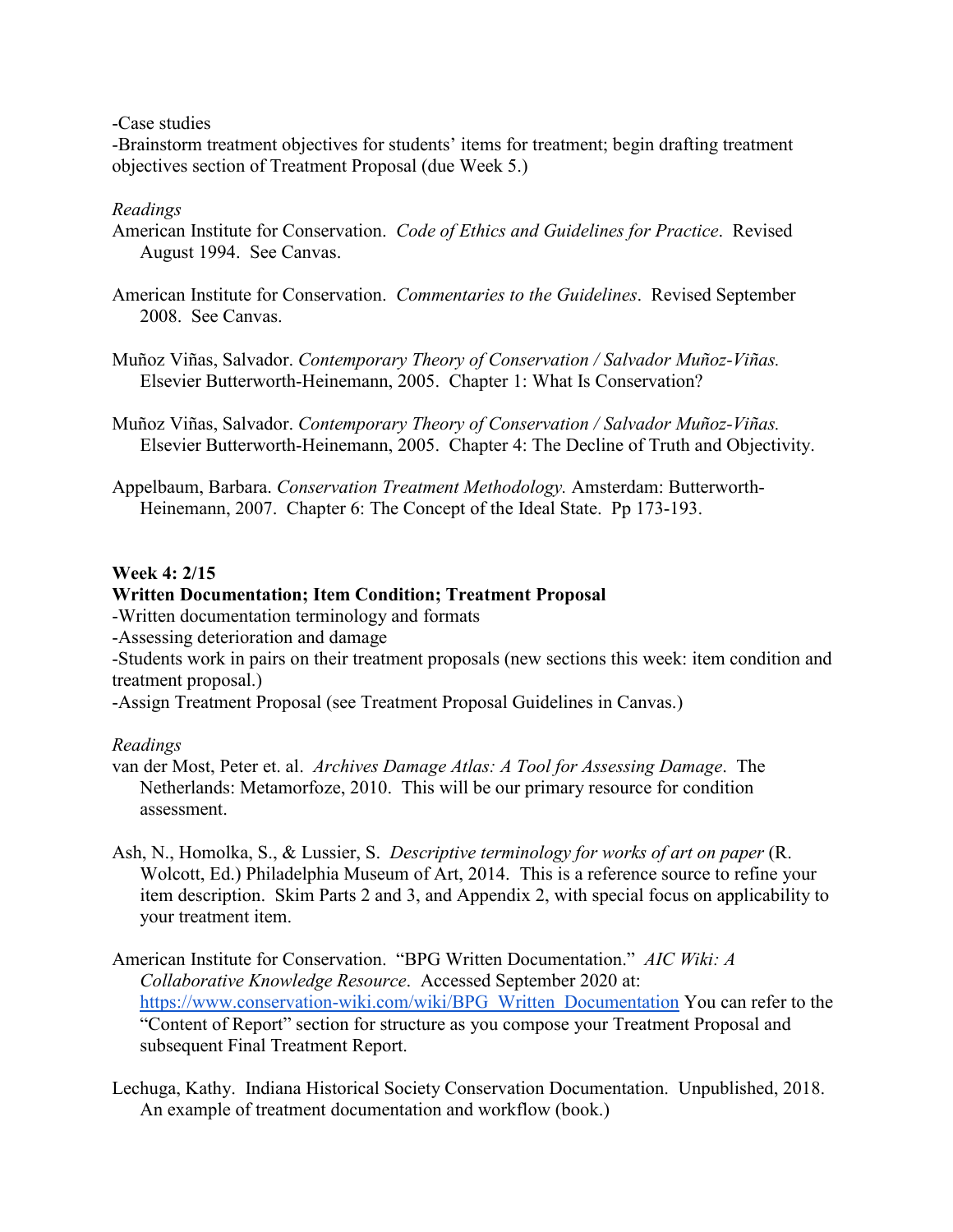- Barron, Sonya. Iowa State University Library Conservation Documentation. Unpublished, 2018. An example of treatment documentation and workflow (vellum manuscript.)
- Norris, Sarah. Texas State Library and Archives Commission Conservation Treatment Report 2019-1506. Unpublished, 2019. An example of treatment documentation (paper manuscript.)

#### **Week 5: 2/22**

# *Assignment Due: Treatment Proposal* **Photodocumentation**

-Demonstrate photodocumentation processes in photo studio -Students begin taking photos and planning studio schedule (2-hour student sessions.) -Assign before treatment photodocumentation.

#### *Readings*

- William J. Hill Texas Artisans and Artists Archive. *Offsite Fellow Work Plan and Guidebook*. 2019: Bayou Bend Collection and Gardens, Museum of Fine Arts Houston. Photography Instructions, p 9 - 16. This reference guide for photodocumentation conducted remotely gives practical pointers for composing useful shots.
- Warda, J. et al eds. *AIC Guide to Digital Photography and Conservation Documentation*. 3rd ed., 2017. American Institute for Conservation. Read this for overall concepts and workflows; don't get too bogged down in step-by-step details.
- Nikon camera manual. (In Paper Lab; may be signed out.) Consult as needed during photo sessions.

#### **Week 6: 3/1 Housings**

-View examples of archives housings; discuss advantages and disadvantages of designs -Discuss materials for archives housings

-Build a sink mat for a document with texture or depth

-Assign Sink Mat

- Lindsay, Helen. "Protective Packaging: An Introduction to the Materials Used to Produce Archival Quality Boxes, Folders, Sleeves and Envelopes." *Journal of the Society of Archivists* 21.1 (2000): 87–104. Web.
- Seo, Hilary T. and Zanish-Belcher, Tanya, "Square Pegs, Round Holes: Thinking Creatively about Housing and Storage" (2006). *Special Collections Publications and Papers*. 2. [https://lib.dr.iastate.edu/speccoll\\_pubs/2](https://lib.dr.iastate.edu/speccoll_pubs/2)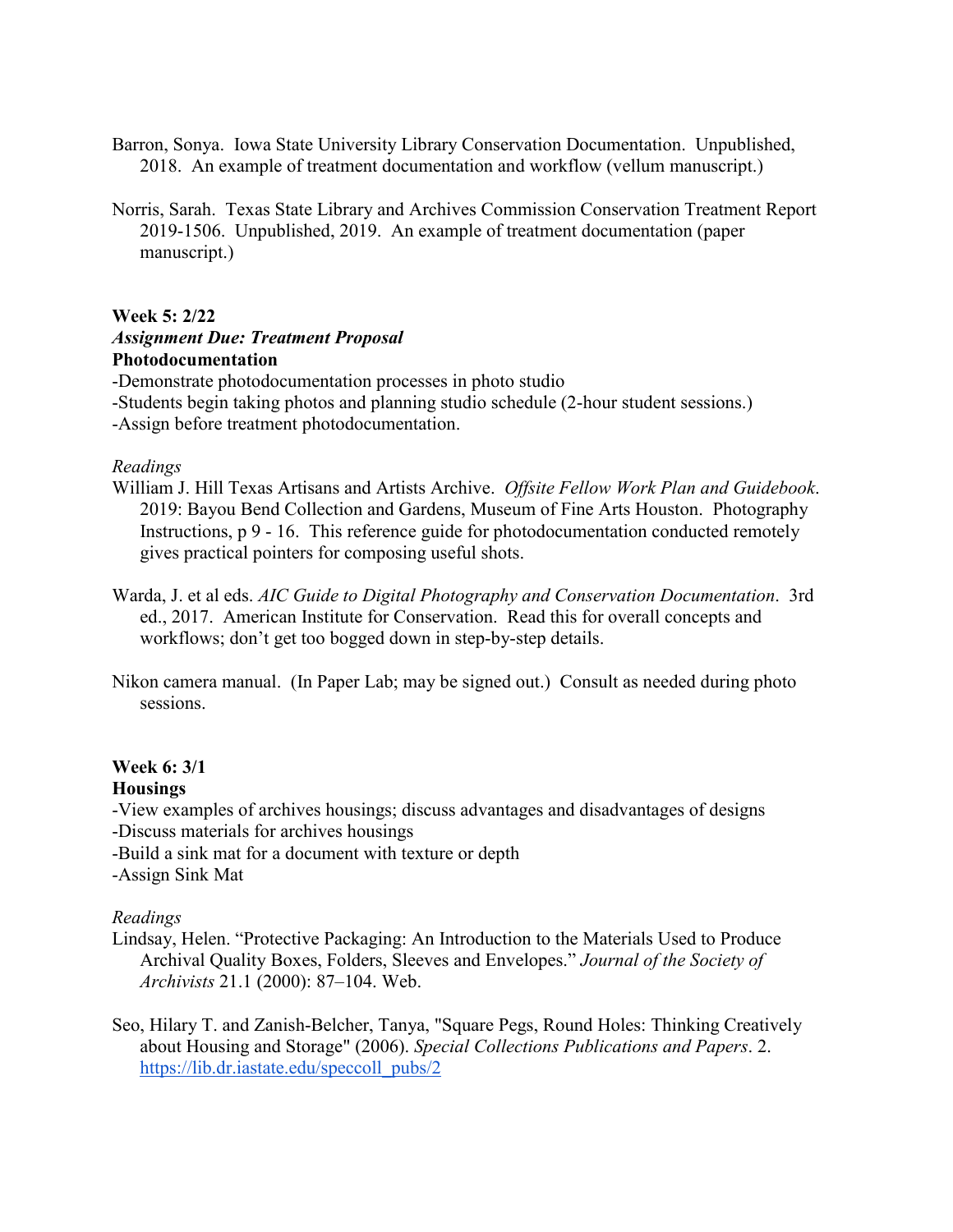Indiana Historical Society. Storage Guide to Archival Collections. 2018.

Smith, Merrily A. *Matting and Hinging of Works of Art on Paper.* Washington, D.C.: Library of Congress, 1981.<https://www.loc.gov/preservation/care/SmithBrown.PDF>(See Canvas.)

Dartmouth University Libraries. A Simple Book Repair Manual: Four-Flap Wrapper. n.d.

#### **Week 7: 3/8** *Assignment Due: Before Treatment Photodocumentation* **Dry Cleaning**

-Using brushes, eraser crumbs, soot sponges, and vinyl erasers -Cleaning fragile paper and media -Evaluating cleanliness of historical paper

#### *Readings*

- Ellis, Margaret Holben. *The Care of Prints and Drawings*. 2nd Edition, 2017: Rowman and Littlefield. Chapter 7: Basic Paper Conservation Procedures: Surface Cleaning. Pp. 205 - 207.
- Ritzenthaler, Mary Lynn. *Preserving Archives & Manuscripts.* 2nd ed., Society of American Archivists, 2010. Chapter 10: Conservation Treatment: Surface Cleaning. Pp 344-345.
- American Institute for Conservation. "BPG Surface Cleaning." *AIC Wiki: A Collaborative Knowledge Resource*. Accessed September 2020 at: [https://www.conservation](https://www.conservation-wiki.com/wiki/BPG_Surface_Cleaning)[wiki.com/wiki/BPG\\_Surface\\_Cleaning](https://www.conservation-wiki.com/wiki/BPG_Surface_Cleaning)
- Cowan, Janet, and Sherry Guild. 1986. ["Dry Methods for Surface Cleaning Paper.](http://publications.gc.ca/collections/collection_2016/pch/NM95-55-11-2001-eng.pdf)" *Canadian Conservation Institute Technical Bulletin No. 11.* NM95-55-11-2001. Ottawa : Canadian Conservation Institute.

*Spring Break: 3/14 - 3/18*

**Week 8: 3/22** *Assignment Due: Sink Mat*  **Introduction to Humidification and Flattening** -Spot testing -Spot humidification -Humidification through a membrane -Drying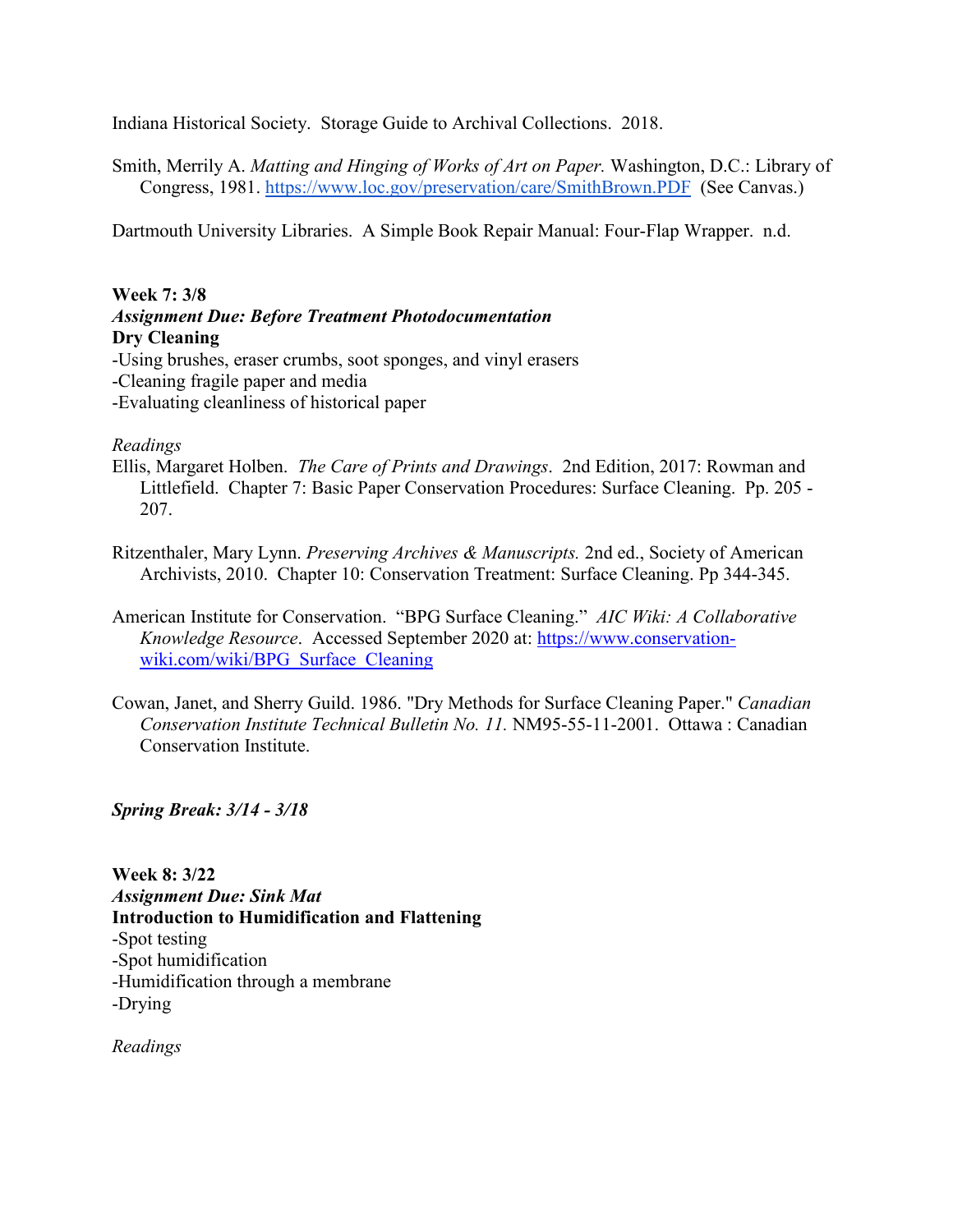- Watkins, Stephanie. 2003. Practical considerations for humidifying and flattening paper. *The Book and Paper Group Annual* 21. Washington, D.C.: American Institute for Conservation of Historic & Artistic Works. 61-76.
- Sugarman, Jane E., and Vitale, Timothy J. 1992. Observations on the drying of paper: five drying methods and the drying process. *Journal of the American Institute for Conservation* 31(2): 175-197.
- AIC WIKI Book and Paper. "Humidification." (2018). Accessed May 2020 from [http://www.conservation-wiki.com/wiki/Humidification\\_\(PCC\)](http://www.conservation-wiki.com/wiki/Humidification_(PCC))
- AIC Wiki Book and Paper. "BPG Spot Tests Sensitivity to Treatment Solutions." Accessed October 2020 at [http://www.conservation](http://www.conservation-wiki.com/wiki/BPG_Spot_Tests#Sensitivity_to_Treatment_Solutions)[wiki.com/wiki/BPG\\_Spot\\_Tests#Sensitivity\\_to\\_Treatment\\_Solutions](http://www.conservation-wiki.com/wiki/BPG_Spot_Tests#Sensitivity_to_Treatment_Solutions) Read through the conclusion of the section "Test for Movement of Media While Moist and With Slight Mechanical Action."

#### **Week 9: 3/29**

#### **Special Topics in Humidification and Flattening**

-Humidification chambers

- -Trash can humidification
- -Batch work
- -Iron gall ink, tracing paper, and other challenging materials

- Blaser, Linda and Susan Peckham. 2008. Archives Conservators Discussion Group 2006: overall and local humidification and flattening: tips and tricks. *The Book and Paper Group Annual,* 25. Washington, D.C.: American Institute for Conservation of Historic & Artistic Works. 43- 48.
- Lockshin, Nora, Kathy Ludwig, and Kristen St. John. 2002. "Archives Conservators Discussion Group 2002: humidification and flattening." *The Book and Paper Group Annual* 21: 57-59.
- Lockshin, Nora, Kristin St. John, and Trujillo, Frank. 2004. Archives Conservators Discussion Group 2003: flattening and drying. *The Book and Paper Group Annual* 22. Washington, D.C.: American Institute for Conservation of Historic & Artistic Works. 93-95.
- Homburger, Hildegard and Barbara Korbel. "Architectural Drawings on Transparent Paper: Modifications of Conservation Treatments." *Book and Paper Group Annual* 18: 25-33. Tracing papers present conservation challenges. The treatment techniques in this paper include and build upon those studied in this class. Of special relevance to our current topics is the section "Flattening in a Hard-Soft Sandwich."
- Rouchon, Véronique, et al. "The Water Sensitivity of Iron Gall Ink and Its Risk Assessment." *Studies in Conservation*, vol. 54, no. 4, Routledge, Jan. 2009, pp. 236–54, doi:10.1179/sic.2009.54.4.236. This paper introduces some of the problems encountered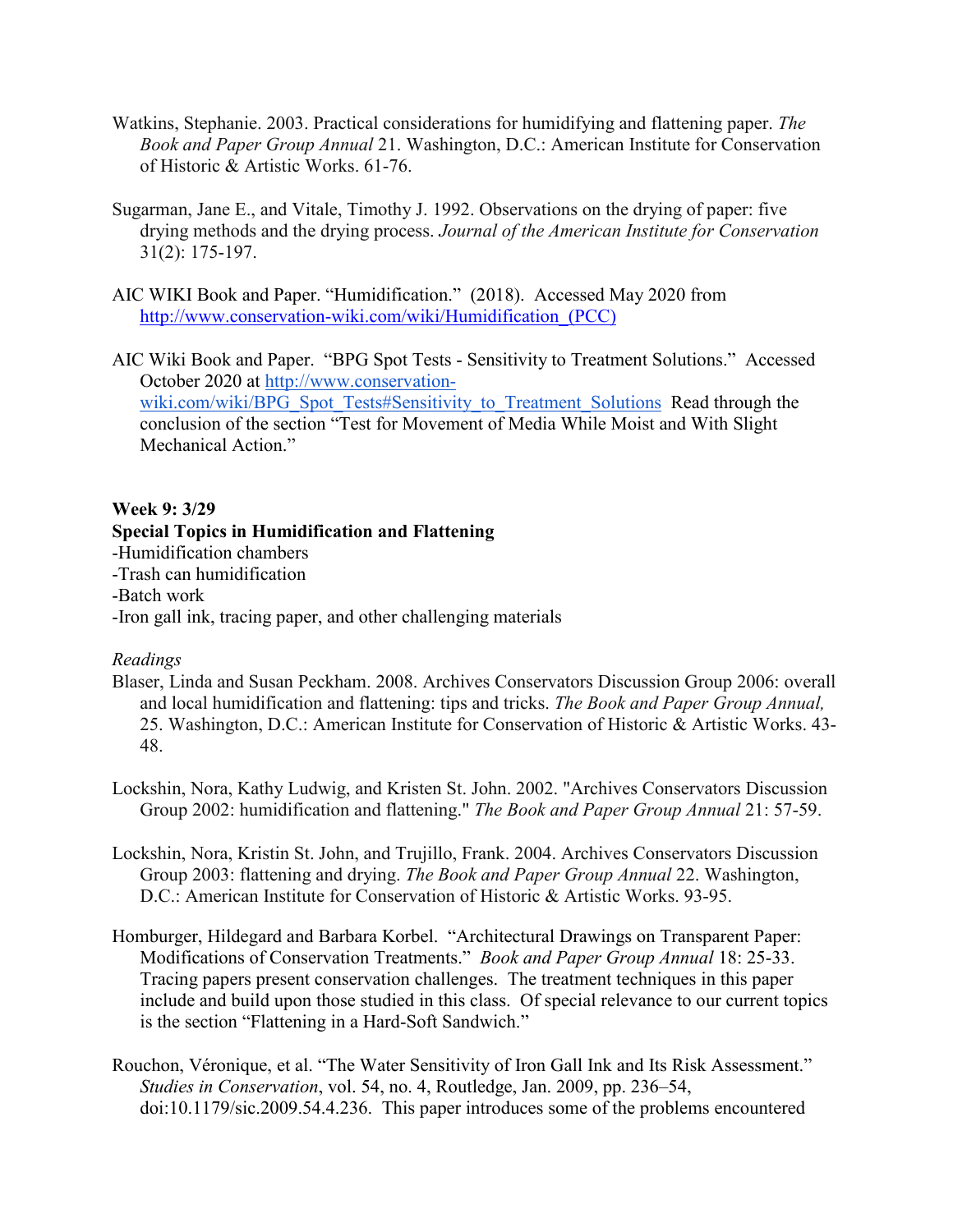when using aqueous treatment (like humidification) in documents with a very common historical medium, iron gall ink.

### **Week 10: 4/5 Mending, pt. 1** -Making wheat starch paste -Choosing repair tissues -Feather-tearing, applying, and drying mends -Evaluating success -Practice

### *Readings*

Ellis, Margaret Holben. *The Care of Prints and Drawings*. 2nd Edition, 2017: Rowman and Littlefield. Chapter 7: Basic Paper Conservation Procedures: Repairing Tears. Pp. 207-211.

- Ritzenthaler, Mary Lynn. *Preserving Archives & Manuscripts.* 2nd ed., Society of American Archivists, 2010. Chapter 10: Conservation Treatment: Mending and Filling Losses. Pp 356- 358.
- Mizumura, Megumi, Takamasa Kubo, and Takao Moriki. "Japanese Paper: History, Development and Use in Western Paper Conservation." In: *Adapt & Evolve 2015: East Asian Materials and Techniques in Western Conservation.* Proceedings from the International Conference of the Icon Book & Paper Group, London 8–10 April 2015 (London, The Institute of Conservation: 2017), 43–59.

Matsumaru, Mito. "Wheat Starch Paste: A Study of Cooking Profiles and Adhesive Properties Across Preparation Recipes." *Journal of the Institute of Conservation* 44.1 (2021): 25–46.

## **Week 11: 4/12**

### **Mending, pt. 2**

-Making and using heat-set tissues

-Evaluating appropriate conditions for use

-Practice all mends as desired

-Discuss Journal Club, Week 13; select your presentation articles for submission Week 12.

- Guild, Sherry and Anne Maheux. "Choosing Adhesives and/or Consolidants for Conservation Treatments: Paper Artifacts. In: Down, Jane L. *Adhesive Compendium for Conservation.* Canadian Conservation Institute, 2016.
- Anderson, Priscilla and Sarah Reidell. "Adhesive Pre-Coated Repair Materials." Notes from presentation at the Annual Meeting of the American Institute for Conservation: May 21, 2009.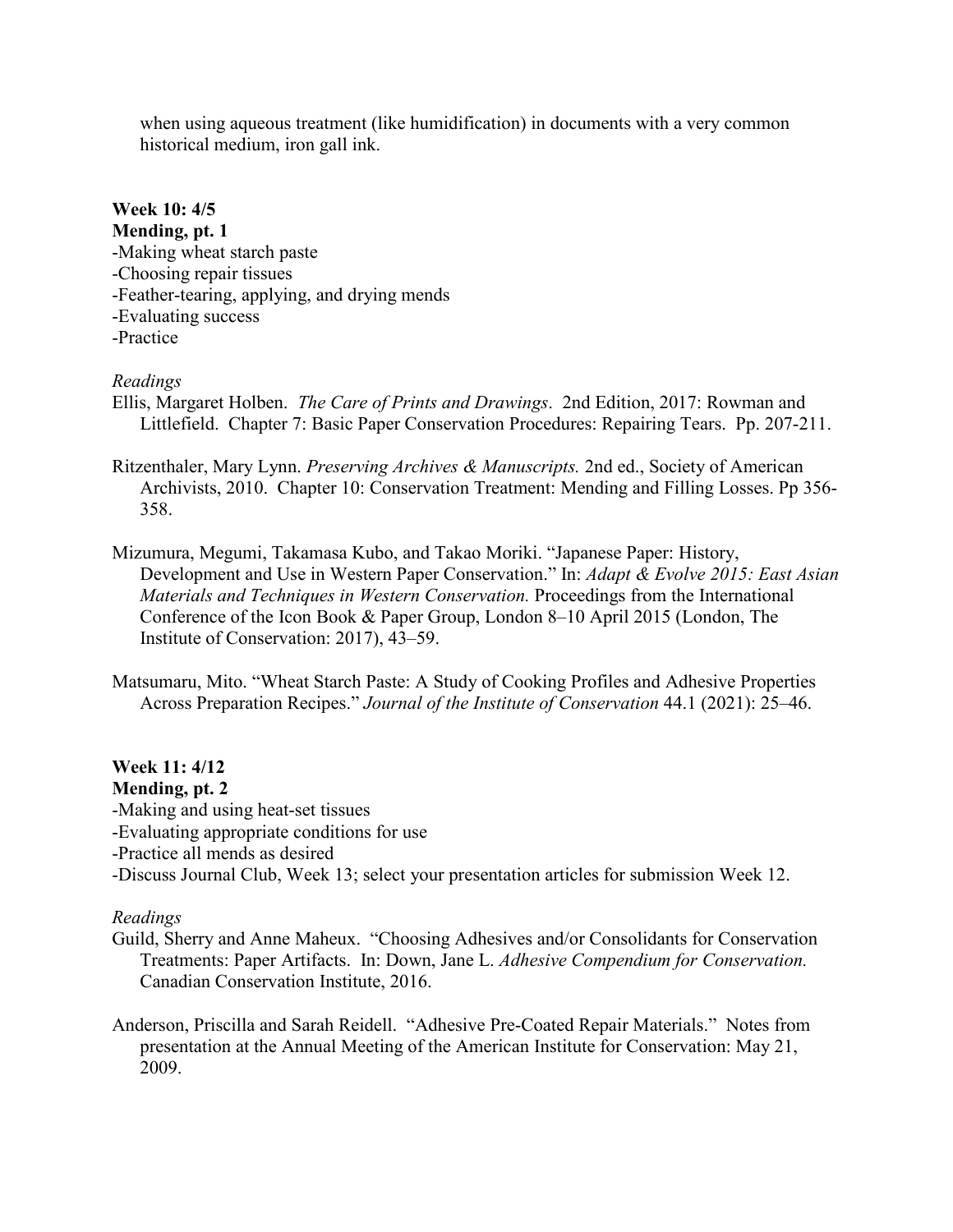Kelly, Katherine. Handout from "Use of Heat and Solvent-Set Repair Tissues." Annual Meeting of the American Institute for Conservation: May 17, 2019.

#### **Week 12: 4/19**

**Tape: The Conservator's Nemesis** -Tape identification -Stages of deterioration -Mechanical removal of tape carrier -Mechanical removal of adhesive -Practice on modern, acrylic-based tape -Assign Final Treatment Report, due last class day -Schedule after treatment photodoc sessions, as needed -Submit your Journal Club article; expect pre-readings this week

### *Readings*

- O'Loughlin, Elissa and Linda S. Stiber. 1992. "A Closer Look at Pressure Sensitive Adhesive Tapes: Update on Conservation Strategies." Postprints, Institute for Paper Conservation, Manchester, U.K.
- Smith, Merrily A et al. "Pressure-Sensitive Tape and Techniques for Its Removal from Paper." *Journal of the American Institute for Conservation* 23.2 (1984): 101–113. Web. Though use of solvents is not within the scope of this class, this article gives a basic understanding of their application in tape removal.
- Wolcott, Renee. "Step Away from the Tape." American Philosophical Society Blog. August 13, 2019. <https://www.amphilsoc.org/blog/step-away-tape>A case study in removing pressure-sensitive tape with acrylic-based adhesive.
- Norris, Sarah. Texas State Library and Archives Commission Conservation Treatment Report 2018-1469-P. Unpublished, 2018. A case study in using varied tape-removal strategies while working in situ, within a bound volume.

# **Week 13: 4/26**

### **Journal Club**

A journal club is a discussion group that helps busy scholars keep up with published research. In a journal club meeting, each club member offers a very brief summary of one article, then facilitates a brief discussion. Members pre-read selected articles to prepare for in-person discussion.

See instructions, "Journal Club, Intro to Paper Conservation" in Files section of Canvas.

*Readings* Your selected article. Others articles for pre-reading as indicated.